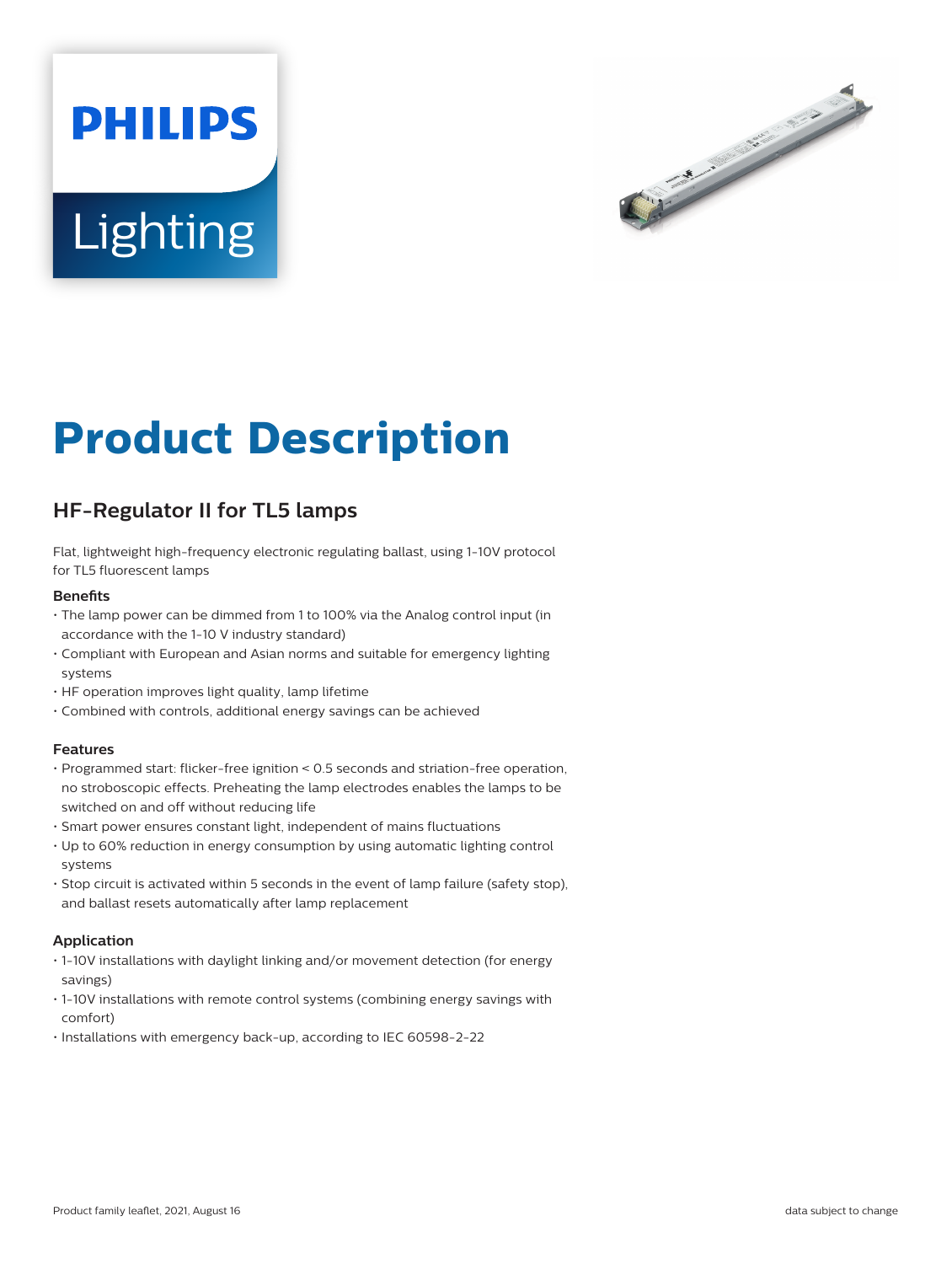# **HF-Regulator II for TL5 lamps**

### **Versions**



**HF-R 149 TL5 EII 220-240V 50/60Hz**

# **Dimensional drawing**



| <b>Approval and application</b> |              |
|---------------------------------|--------------|
| <b>Energy Efficiency Index</b>  | A1 RAT       |
|                                 |              |
| <b>Operating and electrical</b> |              |
| <b>Input Frequency</b>          | 50 to 60 Hz  |
| <b>Input Voltage</b>            | 220 to 240 V |
|                                 |              |
| <b>General information</b>      |              |
| Lamp Type                       | $TI$ 5       |
|                                 |              |
| <b>Mechanical and housing</b>   |              |
| <b>Housing</b>                  | L360x30x21   |

| HE-R 149 TL5 FL 220-240V<br>50/60Hz      | 4.2 mm 2.2 mm 360 mm 350 mm 30 mm |
|------------------------------------------|-----------------------------------|
| HF-R 114-35 TL5 FII 220-240V<br>50/60Hz  | 4.2 mm 2.2 mm 360 mm 350 mm 30 mm |
| HF-R 249 TL5 FII 220-240V<br>50/60Hz     | 4.2 mm 2.2 mm 360 mm 350 mm 30 mm |
| HF-R 2 14-35 TL5 EII 220-240V<br>50/60Hz | 4.2 mm 2.2 mm 360 mm 350 mm 30 mm |
|                                          |                                   |

**Product D1 C1 A1 A2 B1**

### **General information**

|          |                              | Number Of<br><b>Products On MCB</b> |                        |
|----------|------------------------------|-------------------------------------|------------------------|
|          |                              |                                     |                        |
|          |                              | (16A Type B)                        |                        |
|          | Order Code Full Product Name | (Nom)                               | <b>Number Of Lamps</b> |
| 90998530 | HF-R 149 TL5 EII 220-240V    | 28                                  | 1 piece/unit           |
|          | 50/60Hz                      |                                     |                        |
| 91003530 | HF-R 249 TL5 EII 220-240V    | 12                                  | 2 piece/unit           |
|          | 50/60Hz                      |                                     |                        |

|          |                                          | Number Of<br><b>Products On MCB</b><br>(16A Type B) |                        |
|----------|------------------------------------------|-----------------------------------------------------|------------------------|
|          | Order Code Full Product Name             | (Nom)                                               | <b>Number Of Lamps</b> |
| 91178030 | HF-R 2 14-35 TL5 FII 220-240V<br>50/60Hz | 12                                                  | 2 piece/unit           |
| 91180330 | HF-R 114-35 TL5 FII 220-240V<br>50/60Hz  | 28                                                  | 1 piece/unit           |